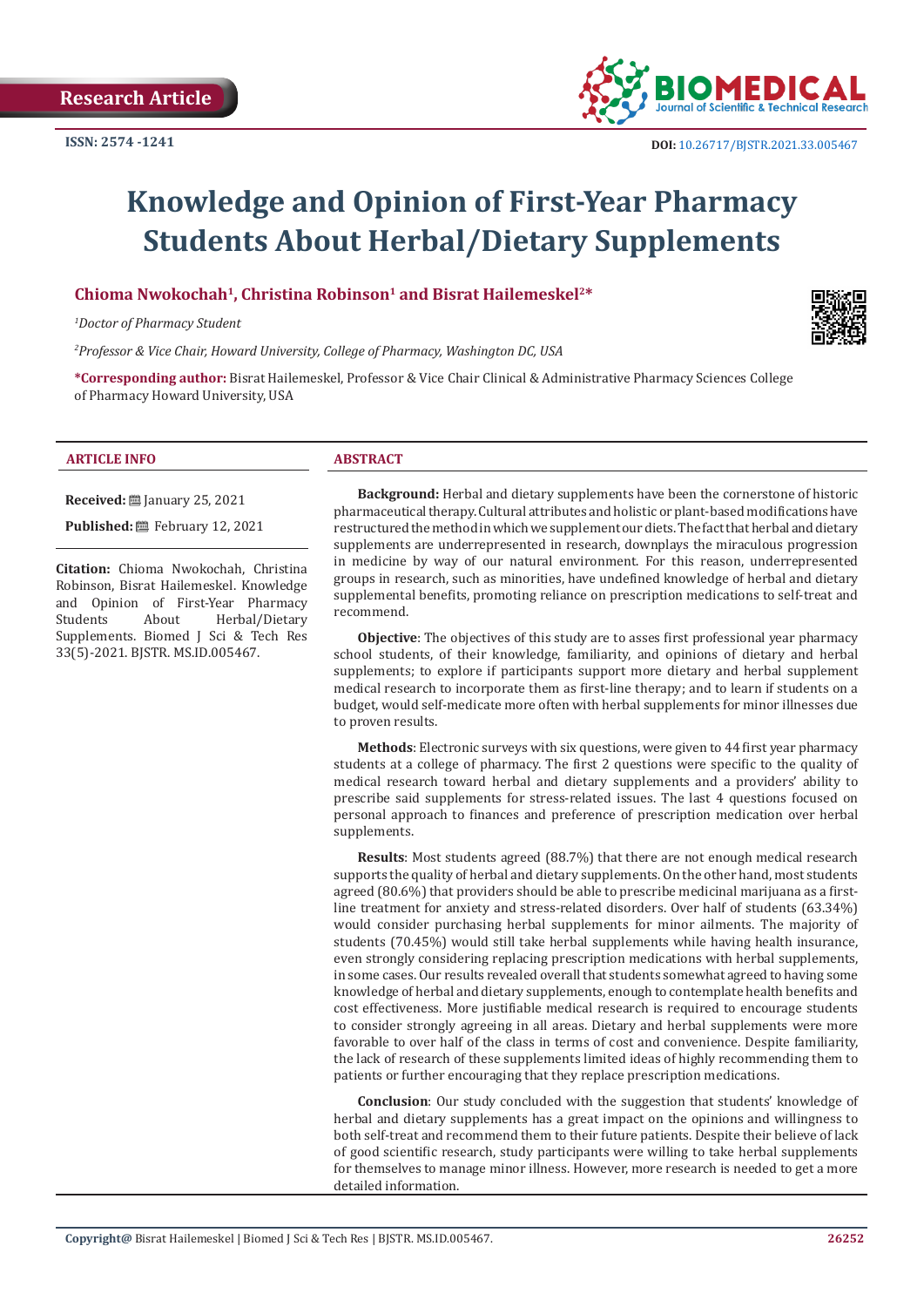## **Introduction**

The purpose of this study is to evaluate the knowledge and opinions of first-year pharmacy students on herbal and dietary supplements. Dietary supplements include vitamins, minerals, amino acids, and herbs or botanicals, as well as other substances that can be used to supplement the diet. Herbal supplements are a type of dietary supplement regulated by the Food and Drug Administration (FDA) [1]. Even though herbal supplements are readily available both in stores and on the internet, pharmacists do not routinely recommend herbal supplements as a first-line defense for temporary relief of symptoms instead of OTC prescription medications. A study done in 2017 to compare dietary supplement use between 179 student pharmacists and the general population, and assess knowledge, attitudes toward use, and dietary supplement effectiveness; and to explore how student pharmacists view their education on dietary supplements found that 52% had used at least one dietary supplement in their lifetime versus 25% in the general population [2]. Students perceived supplement label information as unhelpful, research into supplements inadequate, and supplements non-essential to health. Students thought supplement knowledge was important, but their education was inadequate. In another study published on Complementary Therapies in Medicine, positive attitudes, and willingness to recommend dietary supplements to patients were evaluated among 506 students from Pharmacy, Dental, and Medical schools from a single university [2].

Pharmacy students scored highest in both areas [2]. As with over the counter (OTC) and prescription medications, pharmacy students should have a firm working knowledge of common dietary and herbal supplements. The study revealed that the knowledge disadvantage impacted the willingness to recommend rather than personal usage of dietary supplements [2]. The study did not further evaluate the pharmacy students' opinion on replacing prescription medication with dietary supplements for minor illnesses even if there were better research. A similar study done with 355 pharmacy students, 168 were reposted to using at least one dietary supplement, mainly to treat health problems [3]. A review of studies among U.S. and Canadian pharmacists' attitudes, knowledge, and professional practice behaviors toward dietary supplements: a systematic reported they were not possible to draw a conclusion with respect to pharmacists' general attitudes toward dietary supplements. However, they reported that approximately equal numbers of pharmacists report positive as well as negative attitudes about the safety and efficacy of dietary supplements. They stated that there was a strong agreement among pharmacists for the need to have additional training on dietary supplements, increased regulation of DS, and quality information on DS. In addition, survey data in this study also indicated that pharmacists do not perceive their knowledge of dietary supplements to be adequate and that pharmacists do not routinely document, monitor, or inquire about patients' use of dietary supplements.

Despite this, a large proportion of pharmacists reported receiving questions about dietary supplements from patients and other health care practitioners. People use dietary supplements for a wide range of reasons including to compensate for diets, medical conditions, or eating habits that limit the intake of essential vitamins and nutrients; and postmenopausal women often times using dietary/herbal supplements to regulate estrogen levels [4]. Furthermore, according to a study done by Lakhan, herbal supplementation is an effective treatment option for treating anxiety without the risk of serious adverse effect [3]. Seeing that there is an array of uses for herbal supplements, the goal of this study is to find out whether pharmacy students would self-medicate more often with herbal supplements for minor illnesses if there were better research to prove results, and also to identify their opinion on the overall use of dietary supplements. The results of this study will help improve the education and training of pharmacy students on the knowledge of herbal/dietary supplements.

# **Methods**

A survey was distributed to 44 first-year professional pharmacy students. The survey consisted of six questions plus 8 demographics related questions. The first two questions focused on the quality of medical research and a provider's ability to prescribe herbal supplements for stress- related issues. The last four questions revealed the cognizance of a "students' finances and overall deliberation prior to selecting an herbal or dietary supplement over a prescription [4]. The survey questions were constructed by the research team using Qualtrics and distributed via email to the class of 2024. This study was conducted as a part of a drug informatics course, which is a mandatory course for firstyear pharmacy students. The survey was sent to 44 students and 44 students responded (100 percent response rate). The data was rated on a 4-point Likert Scale (strongly agree to strongly disagree). A descriptive analysis was completed using SPSS software.

# **Results**

A total of 44 first-year pharmacy students completed demographic-based survey questions for this study. The demographics of this population are represented by 27.73% male students and 77.27% female students. In addition, 59.09% of the students are between the ages of 18 - 24 years old and 40.91% are between the ages of 25 - 34 years old. As Howard University is located in Washington, D.C., only 9.09% of first-year pharmacy students have resided in Washington, D.C. prior to admission, while 47.72% of students have resided in the surrounding areas of Maryland (27.27%) and Virginia (20.45%). And 43.18% of pharmacy students have resided in other states prior to admission. Of the demographic survey questions, pharmacy students were asked about information regarding their highest level of education prior to pharmacy school enrollment. Most first-year pharmacy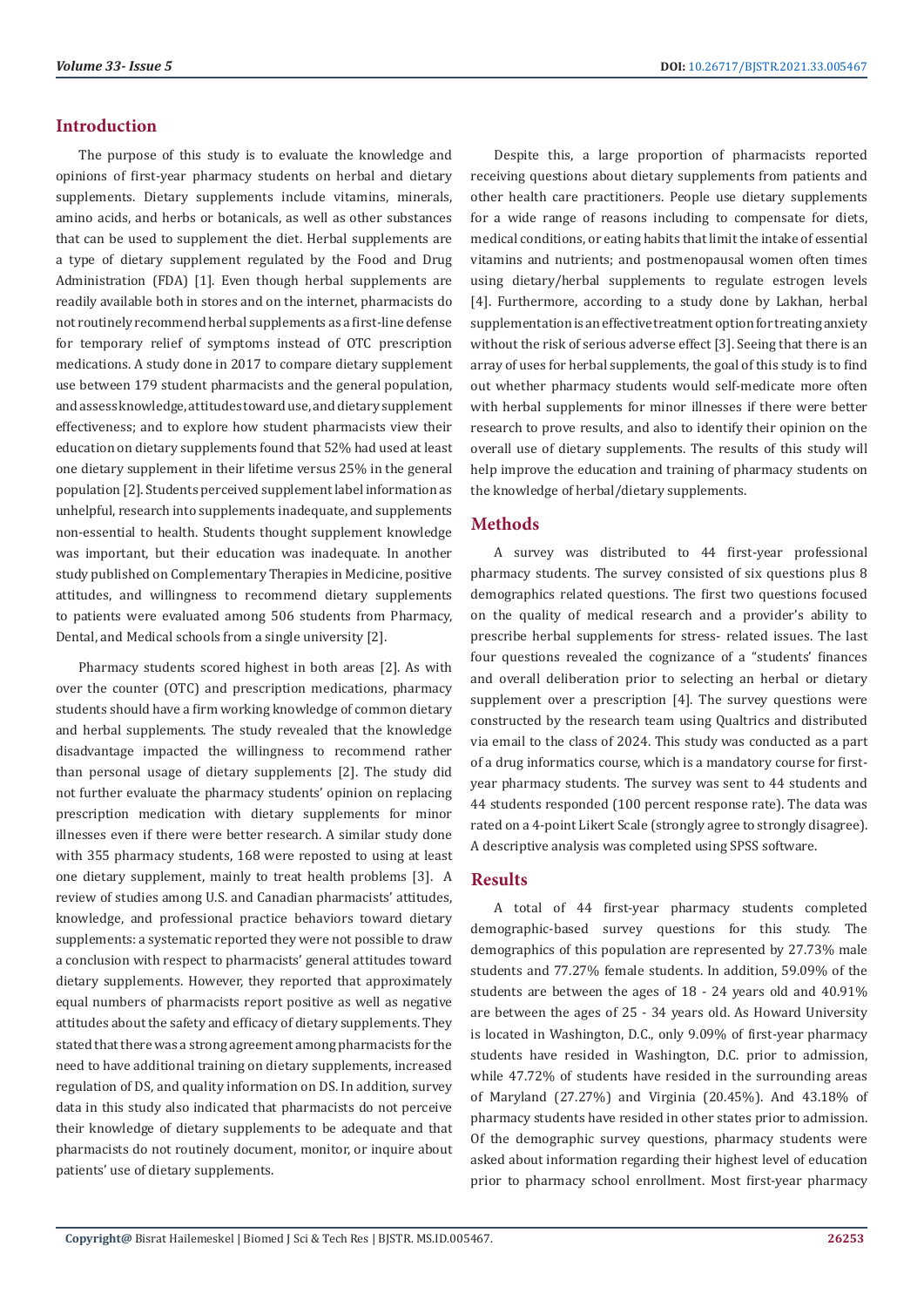students at Howard University completed a 4-year degree program prior to pharmacy school (59.09%). Other students completed some college (27.27%), few students had a 2-year college degree (4.55%), and 9.09% of students completed a professional degree before entering pharmacy school. Prior to admission into the Howard University College of Pharmacy program, most students had been employed (95.45%) as opposed to unemployed (4.55%).

The annual income of the pharmacy students who had prior employment range from less than \$10,000 (39.53%) to greater than \$49,999 (11.63%) with the rest in between [5]. Of the pharmacy students who had previous work experience, most of the students had pharmacy-related work experience (62.79%). The other previously employed pharmacy students either had non-pharmacy but healthcare-related work experience (20.93%) or non-pharmacy or non-healthcare-related work experience (16.28%). The years of work experience among previously employed students ranged from less than 1 year (16.28%) to greater than 5 years of employment (25.58%) (Table 1). In addition to demographic-based survey questions, the survey participants also answered a total of six knowledge-based questions about herbal and dietary supplements. More than half of the pharmacy students surveyed somewhat agree or strongly agree (59.09%) that enough medical research has been done to prove the efficacy and quality of herbal supplements. In addition, the majority of students strongly agree or somewhat agree (79.55%) that providers should be able to prescribe medicinal marijuana as a first-line treatment for the management of anxiety or stress-related disorders. Most pharmacy students (63.64%) would consider purchasing any herbal supplement for minor ailments. Many students (70.45%) would still take herbal supplements if needed even if they have health insurance [6].

**Table 1:** Demographic data.

| Gender    | $\frac{0}{0}$ |  |  |  |
|-----------|---------------|--|--|--|
| Male      | 27.73%        |  |  |  |
| Female    | 77.27%        |  |  |  |
| Age       |               |  |  |  |
| $18 - 24$ | 59.09%        |  |  |  |

| 25 - 34                                           | 40.91%        |  |  |  |
|---------------------------------------------------|---------------|--|--|--|
| <b>State of Residence Prior to Admission</b>      |               |  |  |  |
| Washington, DC                                    | 9.09%         |  |  |  |
| Maryland                                          | 27.27%        |  |  |  |
| Virginia                                          | 20.45%        |  |  |  |
| Other states                                      | 43.18%        |  |  |  |
| <b>Employment Prior to HU Pharmacy Program?</b>   |               |  |  |  |
| Yes                                               | 95.45%        |  |  |  |
| No                                                | 4.55%         |  |  |  |
| Annual Income from Job                            | $\frac{0}{0}$ |  |  |  |
| Less than \$10,000                                | 39.53%        |  |  |  |
| \$10,000 - \$19,999                               | 16.28%        |  |  |  |
| \$20,000 - \$29,999                               | 6.98%         |  |  |  |
| \$30,000 - \$39,999                               | 18.60%        |  |  |  |
| \$40,000 - \$49,999                               | 6.98%         |  |  |  |
| >\$49.999                                         | 11.63%        |  |  |  |
| <b>Type of Work Experience</b>                    |               |  |  |  |
| Pharmacy Related                                  | 62.79%        |  |  |  |
| Non-Pharmacy but Healthcare Related               | 20.93%        |  |  |  |
| Non-Pharmacy or Non-Healthcare Related            | 16.28%        |  |  |  |
| <b>Years of Work Experience</b>                   |               |  |  |  |
| $\leq 1$                                          | 16.28%        |  |  |  |
| $1 - 3$                                           | 32.56%        |  |  |  |
| $4 - 5$                                           | 25.58%        |  |  |  |
| > 5                                               | 25.58%        |  |  |  |
| <b>Highest Education Prior to Pharmacy School</b> |               |  |  |  |
| Some college                                      | 27.27%        |  |  |  |
| 2-year Degree                                     | 4.55%         |  |  |  |
| 4-year Degree                                     | 59.09%        |  |  |  |
| Professional Degree                               | 9.09%         |  |  |  |
| Doctorate                                         | $0\%$         |  |  |  |

The majority of students (70.46%) believe herbal supplements in some cases can replace prescription medications. Lastly, pharmacy students either strongly agree (31.82%) or somewhat agree (40.91%) that they know where to find information about the use of herbal supplements for a particular condition (Table 2).

**Table 2:** Responses to questions related to herbal and dietary supplements.

|                                                                                                                                                   | <b>Strongly Agree</b> | Somewhat<br>Agree | Somewhat<br><b>Disagree</b> | <b>Strongly</b><br><b>Disagree</b> |
|---------------------------------------------------------------------------------------------------------------------------------------------------|-----------------------|-------------------|-----------------------------|------------------------------------|
| I think enough medical research has been done to prove the efficacy and quality of<br>herbal supplements.                                         | $5(11.4\%)$           | 21 (47.7%)        | $9(20.5\%)$                 | $9(20.5\%)$                        |
| Providers should be able to prescribe medicinal marijuana as a first-line treatment<br>for the management of anxiety or stress-related disorders. | 14 (31.8%)            | 21 (47.7%)        | $4(9.1\%)$                  | $5(11.4\%)$                        |
| I would consider purchasing any herbal supplement for minor ailments                                                                              | 11 (25%)              | 17 (38.6%)        | $9(20.5\%)$                 | $7(15.9\%)$                        |
| I would still take herbal supplements if needed even if I have a health insurance                                                                 | 11 (25%)              | 20 (45.6%)        | $7(15.9\%)$                 | $6(13.6\%)$                        |
| I believe herbal supplements in some cases can replace prescription medications                                                                   | 10 (22.7%)            | 21 (47.7%)        | $7(15.9\%)$                 | $6(13.6\%)$                        |
| I know where I can find information about the use of herbal supplements for a<br>particular condition.                                            | 14 (31.8%)            | 18 (40.9%)        | $6(13.6\%)$                 | $6(13.6\%)$                        |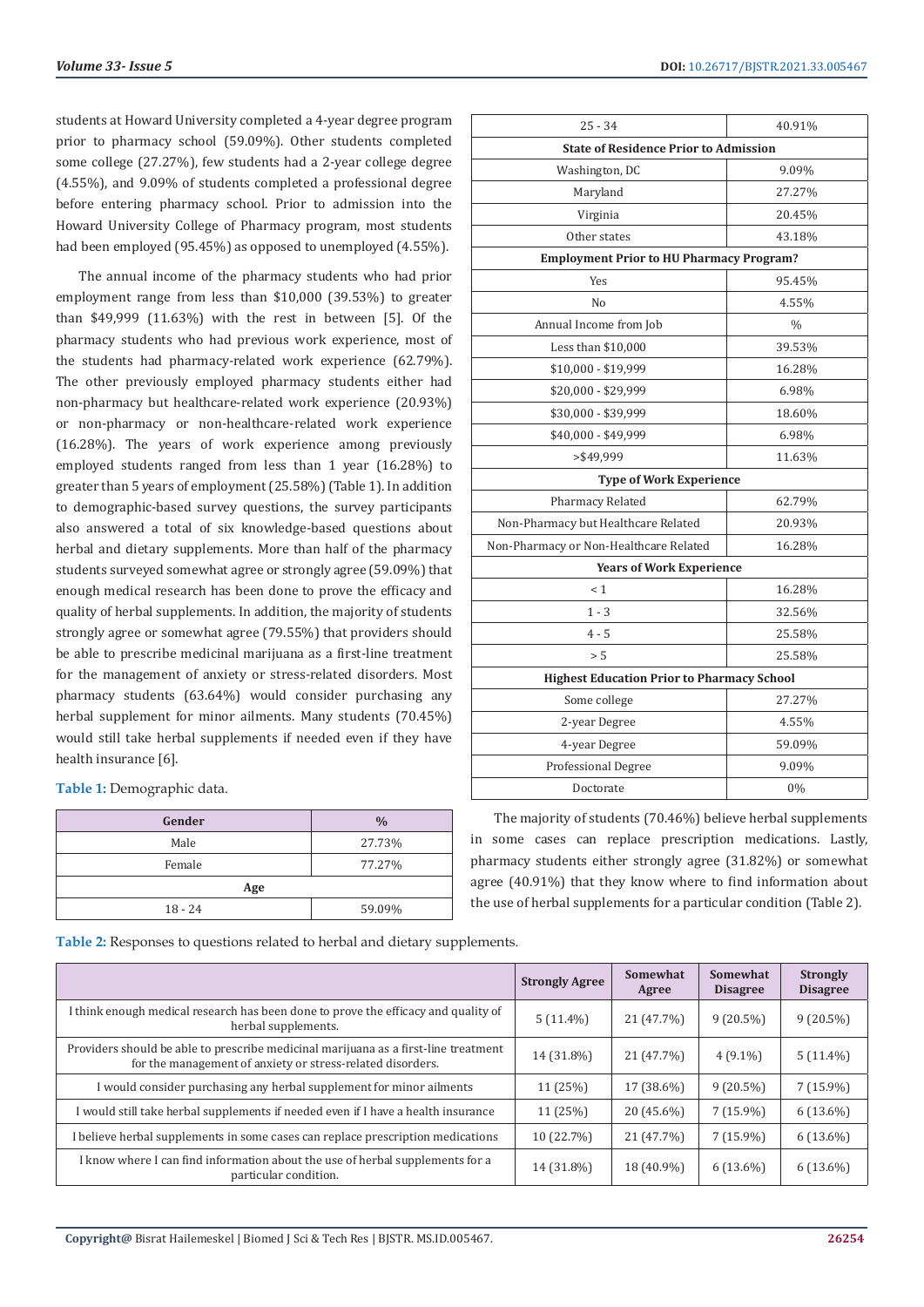### **Discussion**

The data collected from the study survey questions has revealed that first-year pharmacy students have a general knowledge of herbal and dietary supplements. In fact, per survey responses, 59.09% of pharmacy students are confident in the efficacy and quality of herbal supplements proven by medical research. Although this is not an overwhelming percentage of confidence in the efficacy and quality of herbal supplements, the data is positive. Several factors could contribute to their level of confidence such as a students' level of education. Given the demographics of the first-year pharmacy students surveyed, 59.09% of the students have a 4-year degree; in addition to 9.09% of students who have a professional degree. The higher the level of education, the potential for an increased level of confidence in medical research conducted on herbal supplements is greater. There is a general consensus among pharmacy students (79.55%) that providers should be able to prescribe medicinal marijuana as a first-line treatment for the management of anxiety or stress-related disorders. Firstyear pharmacy students at Howard University are educated on the chemistry and pharmacology of antidepressants and antianxiety medications. Having proficient knowledge on these medications exposes students to the awareness of the undesirable side effects and drug interactions that could potentiate from administering antidepressants and anti-anxiety drugs, such as the altering of behavior and mood. Due to these negative side effects, administering medicinal marijuana may seem more promising as a first-line treatment for these disorders.

Furthermore, most pharmacy students (63.64%) would consider purchasing any herbal supplement for minor ailments, as well as 70.46% of students who believe herbal supplements in some cases can replace prescription medications. Additionally, 70.45% of pharmacy students would still take herbal supplements if needed even if they have health insurance. Again, several factors could contribute to these opinions of most pharmacy students such as knowledge of the risks associated with taking certain medications or even the type of work experience these students had prior to starting pharmacy school. At Howard University College of Pharmacy, 62.79% of first-year pharmacy students had previous pharmacy-related work experience. In addition to 20.93% of students who did not have pharmacy experience but had other healthcare-related experiences. Exposure to working with prescription medications in a pharmacy setting or other healthcare-related settings could influence a student's opinion on the use of herbal and dietary supplements in the place of prescribed medications. A majority of the surveyed pharmacy students (72.73%) also know where to find information about the use of herbal supplements for a particular condition. First-year pharmacy students at Howard University take a drug informatics course that educates students on drug information services which includes education on drug and herbal products. This shows that many first-year pharmacy students have working knowledge of available resources detailing the use of herbal supplements for a particular condition.

Although there were only 6 survey questions related to herbal and dietary supplements, the objectives of this study were still met. The addition of more survey questions may increase the range of herbal and dietary knowledge and opinions amongst pharmacy students. From the data presented, it is shown that first-year pharmacy students at Howard University have sufficient knowledge of herbal and dietary supplements.

### **Conclusion**

Our results conclude that knowledge of herbal and dietary supplements influences the opinion of first-year pharmacy students. When asked if supplements could replace prescription medications, most students (47.73%) somewhat agreed. Because students extensively study the risks and benefits of prescription medications, it is assumed that more justifiable research is needed to strongly agree. Most students (72.73%) know where to find information on supplements for health conditions, yet if affordability or timing of an appointment is not conducive, they may select a temporary OTC. Economically, health insurance is expensive, and if more research were dedicated to dietary supplements, the majority of students (70.45%) who agreed would have affordable options for treatment. As it relates to stress and anxiety management that pharmacy students oftentimes endure, medicinal marijuana should be considered as first-line treatment. Antidepressants and antianxiety medications alter mood and behavior which does not gain the approval of most students who need that time to focus on their coursework. Overall, herbal, and dietary supplements are widely used amongst first-year pharmacy students at Howard University. Our study suggests that their knowledge does impact their opinions and willingness to both personal use and recommendations of herbal and dietary supplements to their future patients.

#### **References**

- 1. [\(2017\) Herbal Supplements: What to Know before You Buy." Mayo Clinic,](https://www.mayoclinic.org/healthy-lifestyle/nutrition-and-healthy-eating/in-depth/herbal-supplements/art-20046714) [Mayo Foundation for Medical Education and Research.](https://www.mayoclinic.org/healthy-lifestyle/nutrition-and-healthy-eating/in-depth/herbal-supplements/art-20046714)
- 2. [Axon DR, Vanova J, Edel C, Slack M \(2017\) Dietary Supplement Use,](https://www.ncbi.nlm.nih.gov/pmc/articles/PMC5508091/) [Knowledge, and Perceptions Among Student Pharmacists. Am J Pharm](https://www.ncbi.nlm.nih.gov/pmc/articles/PMC5508091/) [Educ 81\(5\): 92.](https://www.ncbi.nlm.nih.gov/pmc/articles/PMC5508091/)
- 3. [Nakhal SA, Domiati SA, Mohamed I \(2020\) Assessment of pharmacy](https://pubmed.ncbi.nlm.nih.gov/33048645/) [students' knowledge, attitude, and practice toward herbal dietary](https://pubmed.ncbi.nlm.nih.gov/33048645/) [supplements. Journal of American College Health p. 1-5.](https://pubmed.ncbi.nlm.nih.gov/33048645/)
- 4. [Bukic J, Rusic D, Bozic J, Zekan L, Leskur D, et al. \(2018\) Differences](https://europepmc.org/article/med/30477862) [among health care students' attitudes, knowledge and use of dietary](https://europepmc.org/article/med/30477862) [supplements: A cross-sectional study. Complementary therapies in](https://europepmc.org/article/med/30477862) [medicine 41: 35-40.](https://europepmc.org/article/med/30477862)
- 5. [\(2020\) FDA 101: Dietary Supplements. U.S. Food and Drug](https://www.fda.gov/consumers/consumer-updates/fda-101-dietary-supplements) [Administration, FDA.](https://www.fda.gov/consumers/consumer-updates/fda-101-dietary-supplements)
- 6. Lakhan SE, Vieira KF (2010) Nutritional and herbal supplements for anxiety and anxiety-related disorders: Systematic review. Nutr J 9: 42.